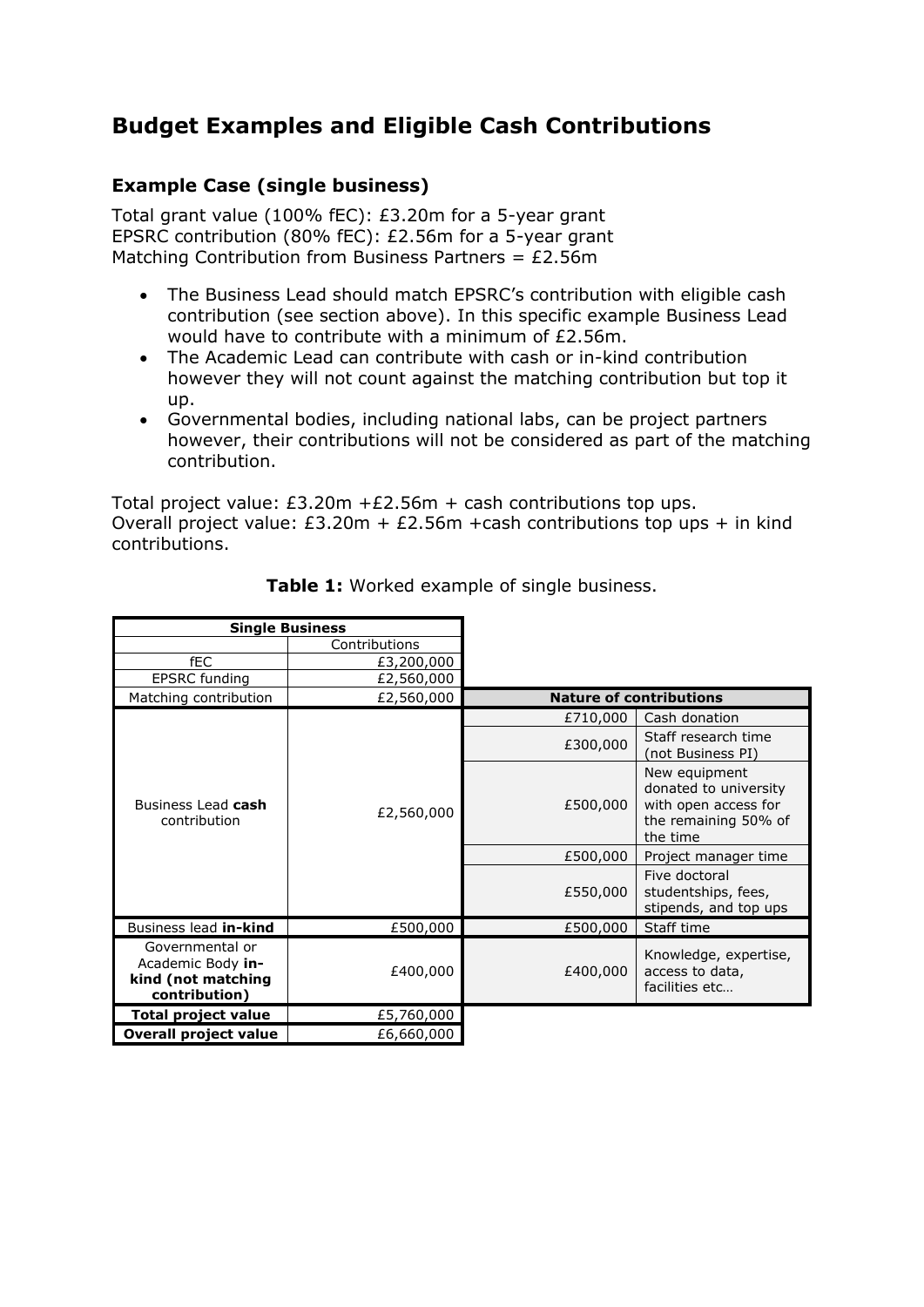## **Example Case (Multi-partner)**

Total grant value (100% fEC): £3.20m for a 5-year grant EPSRC contribution (80% fEC): £2.56m for a 5-year grant Matching Contribution from Business Partners =  $£2.56m$ Minimum Business Lead partner contribution =  $£2.05$ 

- The Business Lead should match EPSRC's contribution at a minimum of 80% of that figure with eligible cash contribution (see section above). In this specific example Business Lead would have to contribute with a minimum of £2.05m (80% of £2.56m). The Business Lead can contribute to the total of the matching contributions.
- Other project partner contributions (excluding the Academic Lead) can cover the remaining 20% of the match requirements (£0.51m).
- The Academic Lead can contribute with cash or in-kind contribution however they will not count against the matching contribution but top it up.
- Governmental bodies, including national labs, can be project partners however, their contributions will not be considered as part of the matching contribution.
- All groups can contribute with in-kind, but these will not be counted towards the matching contribution.

Total project value:  $£3.20m + £2.56m + cash contributions top ups.$ Overall project value:  $£3.20m + £2.56m + cash$  contributions top ups + in kind contributions.

| <b>Multi-partners</b>                                   |               |          |                                                                                                    |  |  |  |
|---------------------------------------------------------|---------------|----------|----------------------------------------------------------------------------------------------------|--|--|--|
|                                                         | Contributions |          |                                                                                                    |  |  |  |
| fEC                                                     | £3,200,000    |          |                                                                                                    |  |  |  |
| <b>EPSRC</b> funding                                    | £2,560,000    |          |                                                                                                    |  |  |  |
| Matching contribution                                   | £2,560,000    |          | <b>Nature of contributions</b>                                                                     |  |  |  |
| Minimum Business<br>Lead cash contribution              | £2,048,000    | £198,000 | Cash donation                                                                                      |  |  |  |
|                                                         |               | £300,000 | Staff research time<br>(not Business PI)                                                           |  |  |  |
|                                                         |               | £500,000 | New equipment<br>donated to university<br>with open access for<br>the remaining 50% of<br>the time |  |  |  |
|                                                         |               | £500,000 | Project manager time                                                                               |  |  |  |
|                                                         |               | £550,000 | Five doctoral<br>studentships, fees,<br>stipends, and top ups                                      |  |  |  |
| Business lead in-kind                                   | £500,000      | £500,000 | Staff time                                                                                         |  |  |  |
| Other business project<br>partners cash<br>contribution | £512,000      | £400,000 | Cash donation                                                                                      |  |  |  |
|                                                         |               | £112,000 | Researchers time                                                                                   |  |  |  |
| Governmental Body in-<br>kind                           | £400,000      | £400,000 | Knowledge, expertise,<br>access to data,<br>facilities etc                                         |  |  |  |
| <b>Total project value</b>                              | £5,760,000    |          |                                                                                                    |  |  |  |
| <b>Overall project value</b>                            | £6,660,000    |          |                                                                                                    |  |  |  |

| Table 2: Worked example for multiple business partners. |  |  |  |  |  |  |
|---------------------------------------------------------|--|--|--|--|--|--|
|---------------------------------------------------------|--|--|--|--|--|--|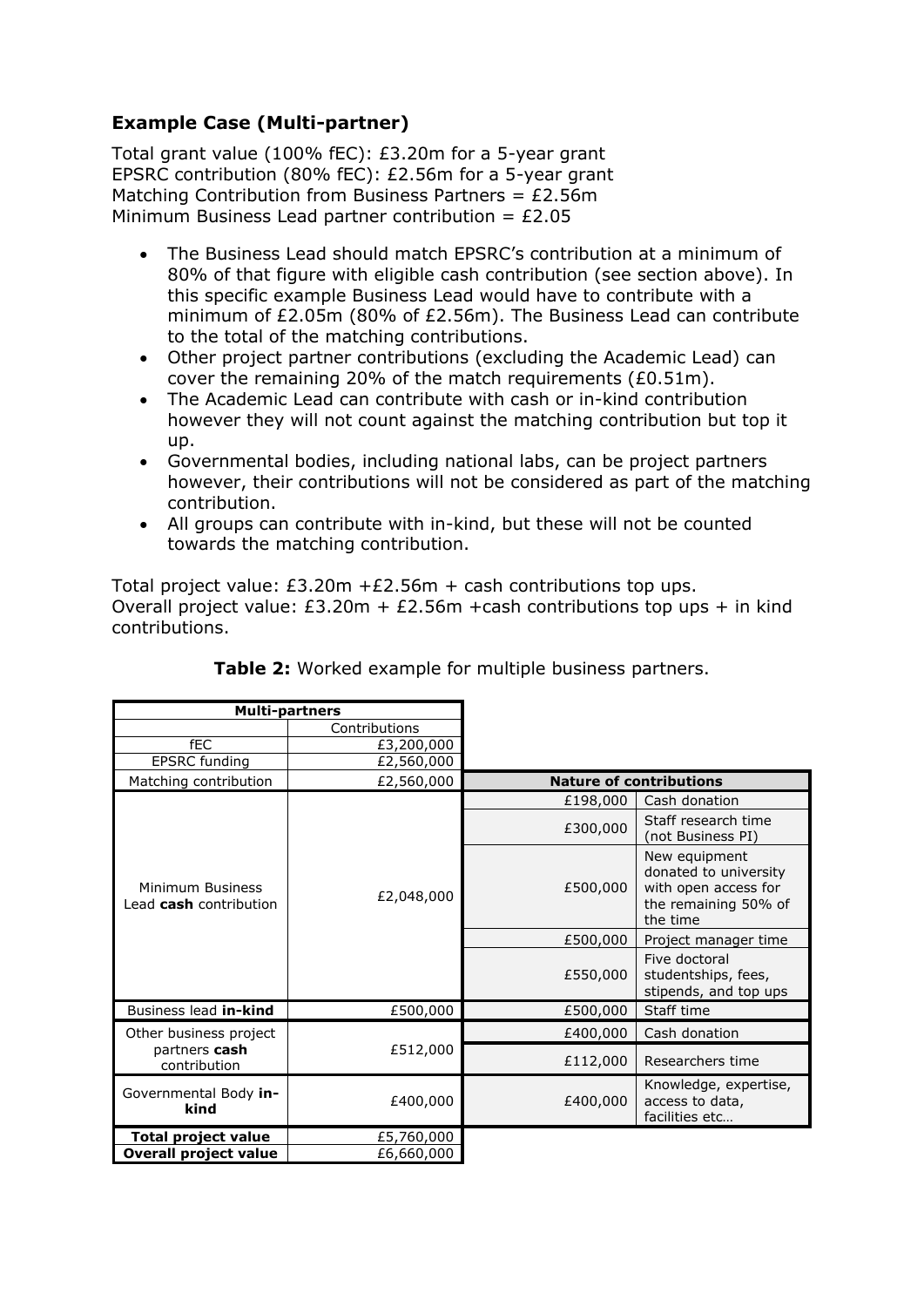## **Definitive list of eligible cash contributions**

The following is the definitive list of eligible cash contributions, these are in addition to providing an auditable cash transfer to the academic organisation(s).

- Researchers' Salaries: All or part of the pro-rata, gross salary cost associated with researchers employed by universities (including Co-Is). The gross salaries of researchers employed by the business may also be claimed as long as they are working at least 50% of their time on the project\*.
- Postdoctoral Research Associates' Salary: All or part of the gross salary cost associated with research associates employed by research organisations to work exclusively on the Prosperity Partnership. Research Associates can also be employed directly by the businesses in the partnership and claim the gross salary as a cash contribution as long as they are exclusively committed to working on the Prosperity Partnership\*.
- Professional Project Managers' Salary: Pro-rata gross salary cost of a professional project manager are an eligible cash contribution provided that they work at least 50% of their time on the Prosperity Partnership\*.
- Technicians' Salary: Pro-rata gross salary cost of technicians are an eligible cash contribution provided that they work at least 50% of their time on the Prosperity Partnership\*.
- New software licences needed for the project and their maintenance cost for the duration of the grant. Software licences or intellectual property (IP) owned by the business which are already accessible by the partners will apply at marginal cost, not at market rate.
- Genuine new equipment purchases, please see section 'Equipment'. The equipment should be dedicated to the objectives of the Prosperity Partnership and their utilisation should be critical to deliver the activity. The access doesn't have to be restricted to the project members but EPSRC expect at least 50% of the time to be dedicated to the Prosperity Partnership project. All equipment should be appropriately justified.
- Equipment produced by the business but only at the cost of manufacture, not market rate.
- Access to specific equipment/facilities critical to achieve the outcomes of the project. If the facility is based at the Academic or Business Lead, the contribution will be at the internal rate, not market rate.
- Facilities refurbishment can be an eligible research organisation cash contribution if the upgrade will increase the capability of the facilities. This contribution must be justified in addition to any estate costs already factored in.
- Business cash donation which will be provided to the partner universities, for the universities to manage in line with the project objectives.
- Top-up of stipends EPSRC funded doctoral students.